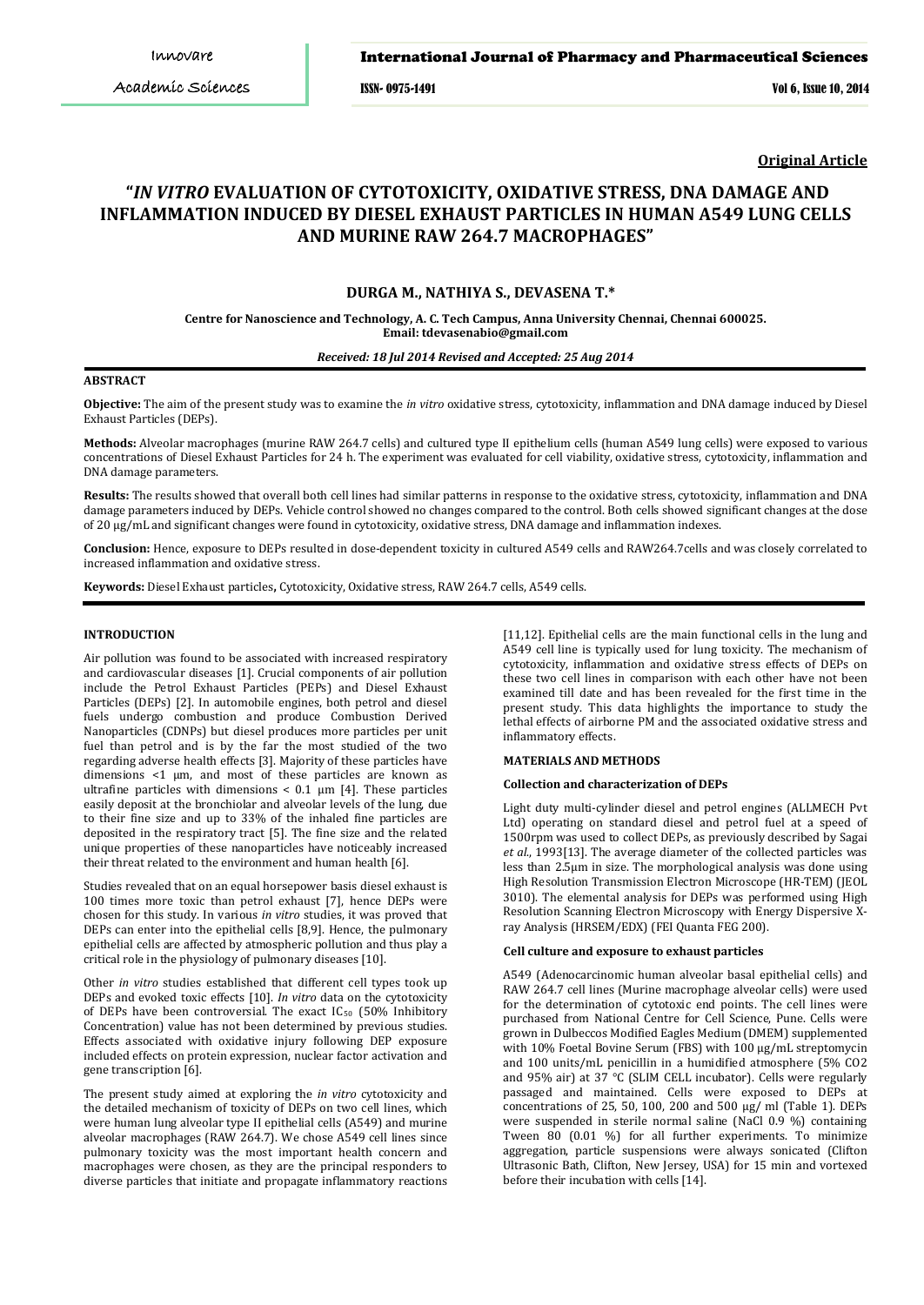# **Cell Viability**

The percentage cell viability was determined by the MTT<br>[3-(4.5-dimethylthiazol-2-yl)-2.5-diphenyltetrazolium bromidel [3-(4,5-dimethylthiazol-2-yl)-2,5-diphenyltetrazolium assay[15]. RAW 264.7 cells were seeded onto 96well plates, maintaining a density of 2.0×104 cells per well in 200 μL culture medium and incubated for 24 h before exposure to DEP solution for another 24 h. This was followed by the addition of 20 μL MTT (0.5 mg/mL) to each well followed by incubation for 4h at 37 °C. The culture medium was carefully aspirated and dissolved with 100 μL Dimethylsulfoxide (DMSO). This was allowed to stand for 10 mins. Optical density (OD) was read using an ELISA plate reader (BIO-RAD, USA) at absorption wavelength of 570 nm. The percentage viability of A549 cells was determined in a similar procedure with minor change in which the cells were seeded at a density of 3×105 cells per well in a 100 μL culture medium. Each experiment was performed in triplicates. The IC<sub>50</sub> value was determined.

**Table 1: Different concentrations of DEPs used to study Cell viability (MTT assay)**

| <b>Exhaust Particles</b> | <b>Cell lines</b> | Concentrations $(\mu g/ml)$ |
|--------------------------|-------------------|-----------------------------|
| <b>DEPs</b>              | A549              | 25, 50, 100, 200 and 500    |
|                          | RAW 264.7         | $\mu$ g/ ml                 |

## **Measurement of NO (Nitric Oxide), TP (Total Protein) and LDH (Lactate Dehydrogenase) in cell culture supernatant fluids**

For the measurement of NO, TP and LDH  $1/25$ <sup>th</sup>,  $1/10$ <sup>th</sup> and  $1/5$ <sup>th</sup> IC50 values of A549 and RAW 264.7 cells were taken as different concentrations of DEPs (D1, D2, D3) as denoted in table 2. The maximum concentrations were taken based on the relevant concentration of PM 2.5 in urban air[16]. A549 and RAW 264.7 cells were seeded into 6-well plates at a density of 2.0×10<sup>5</sup>per mL in 2.5 mL culture medium were allowed to proliferate attach and cover around 80% of the plate surface area before the treatment with DEPs (3 different concentrations each) for 24 h. 0.9% Nacl with 0.01% tween 80 was taken as vehicle control for all further experiments. After 24 hours of exposure, the culture supernatant was collected to determine the levels of NO (Biovision Inc), TP (Biorad, USA) and LDH (Sigma-Aldrich, India). The TP levels were measured using an assay Coomassie Brilliant Blue protein assay kit. The LDH activity was determined spectrophotometrically in the presence of lactate by observing the reduction of NAD + at 340 nm. The NO levels were determined using a nitric acid reductase kit according to the manufacturer's protocol.

# **Measurement of intracellular SOD (Superoxide Dismutase), GSH (Glutathione) and MDA (Malondialdehyde)**

A549 and RAW 264.7 cells were seeded into well plates at a density of 2.0×10<sup>5</sup>per mL in 2.5 mL culture medium and allowed. to proliferate, attach and cover around 80% of the plate surface area before the treatment with DEPs (3 different concentrations each) for 24 h (as in Table 2). After 24h treatment, the cells were washed with iceold PBS followed by trypsinization and immediate disruption by continuous frozen-thaw process (three times). The cell lysates was collected, centrifuged and stored at -20 °C for the determination of intracellular SOD, GSH and MDA (Sigma Aldrich, India) using commercial kits following the manufacturer's instructions.

#### **Measurement of intracellular Hydrogen Peroxide (H 2O2 ) formation**

A549 and RAW 264.7 cells were seeded intweed plates at density of 2.0×10 <sup>5</sup>per mL in 2.5 mL culture medium and allowed to proliferate attach and cover around 80% of the plate surface area before the treatment with DEPs (3 different concentrations each) for 1 h (as in Table 2). The intracellular  $H_2O_2$  was determined by the chemiluminescence (CL) method using horseradish peroxidase (HRP). After 1h treatment, the cells were collected, rinsed with ice‐cold PBS and followed by trypsinization. For the radical measurement, the cell lysates were centrifuged, washed and suspended in two different epindorf's containing 400 μL Phosphate Buffered Saline (PBS). To this 8 μL of horseradish peroxidase and4 μL luminol were added. Chemiluminescence was measured at 25 °C for each second from the  $0<sup>th</sup>$  to 9th second with a Luminometer apparatus (Zylux, U. S.).

**Table 2: Different concentrations of DEPs used to study NO, TP, LDH, SOD, GSH, MDA and H20 2**

| <b>Exhaust</b>   | Cell       | Concentrations $(\mu g/ml)$ |                                                    |
|------------------|------------|-----------------------------|----------------------------------------------------|
| <b>Particles</b> | lines      | Denotation                  | <b>Concentrations used for the</b><br>study(µg/ml) |
| <b>DEPs</b>      | A549       | D1                          |                                                    |
|                  |            | D <sub>2</sub>              | 10                                                 |
|                  |            | D <sub>3</sub>              | 20                                                 |
|                  | <b>RAW</b> | D <sub>1</sub>              | 4                                                  |
|                  | 264.7      | D <sub>2</sub>              | 10                                                 |
|                  |            | D3                          | 20                                                 |

### **Measurement of cytokine secretion in A549 and RAW 264.7 cell lines**

A549 and RAW 264.7 cells (106 cells/mL) were seeded and incubated with 20 µg/ml of DEPs. DEPs were suspended in sterile normal saline (NaCl 0.9 %) containing Tween 80 (0.01 %). The setup was incubated with DEPs for 12 and 24 hours at 37°C in a humidified atmosphere containing 5% CO2. After 12 and 24 h, the quantitative measurement of pro-inflammatory cytokines (IL-8, TNF-α and IL-6) was performed in the supernatants. Supernatants were collected by centrifugation of the culture medium at 2500 rpm for 20 min at 18 ◦ C and assayed for and TNF-α, IL-6 and IL-8 using commercial ELISA assay kits (ebiosciences, USA), according to the manufacturer's recommendations. The samples and standards were all run in triplicates and the data were analyzed.

### **Statistical Analysis**

All experiments were performed in triplicates. The results were expressed as mean± SD. Data were analyzed by standard statistical analysis one-way ANOVA with Duncan's test for multiple comparisons to determine significance between different groups. The results were considered statistically significant if 'p' value was.05 or less.

# **RESULTS**

### **Characterization of DEPs**

The HR-TEM and EDAX analysis revealed the presence of nanoparticles with Carbon as the major element.

### **Cytotoxicity**

Cytotoxicity of DEPs was evaluated by cell viability and changes in biochemical factors such as NO, TP and LDH present in cell culture supernatants. In this research, both A549 cells and RAW 264.7 macrophages showed identical patterns in response to the cytotoxicity of DEPs. The control and vehicle control showed no changes in cell viability or an increase in NO generation, TP content and LDH activity. Cytotoxicity end point. (IC<sub>50</sub> value), at which the concentration of DEPs resulted in 50 % inhibition of cell lines after 24h exposure to DEPs was found to be 100 μg/ml (Figure 1a) and the relative cell viability percentage was found to be 50.60 and 51.02 respectively. The effects of DEP incubation on NO secretion in supernatant fluids were investigated. As shown in Figure 1b, compared to control in DEP incubated A549 cells and RAW 264.7 cells significant increase was found in 10 (D2) and 20 (D3) µg/ml treatment, which was 1.36 and 1.84 times higher than the control in A549 cells and 1.37 and 1.86 times higher than the control in RAW 264.7 cells. DEPs incubation increased the total protein content in both cell lines in a dose-dependent manner. Significant differences were observed in 4 (D1), 10 (D2) and 20 (D3) µg/ml treatments of A549 and RAW 264.7 cells incubated with DEPs. In A549 cells, DEP incubation was 1.30, 1.57 and 1.59 times higher than the control. In RAW 264.7 macrophages, DEP incubation was 1.33, 1.54 and 1.58 times higher than the control (Figure 1c).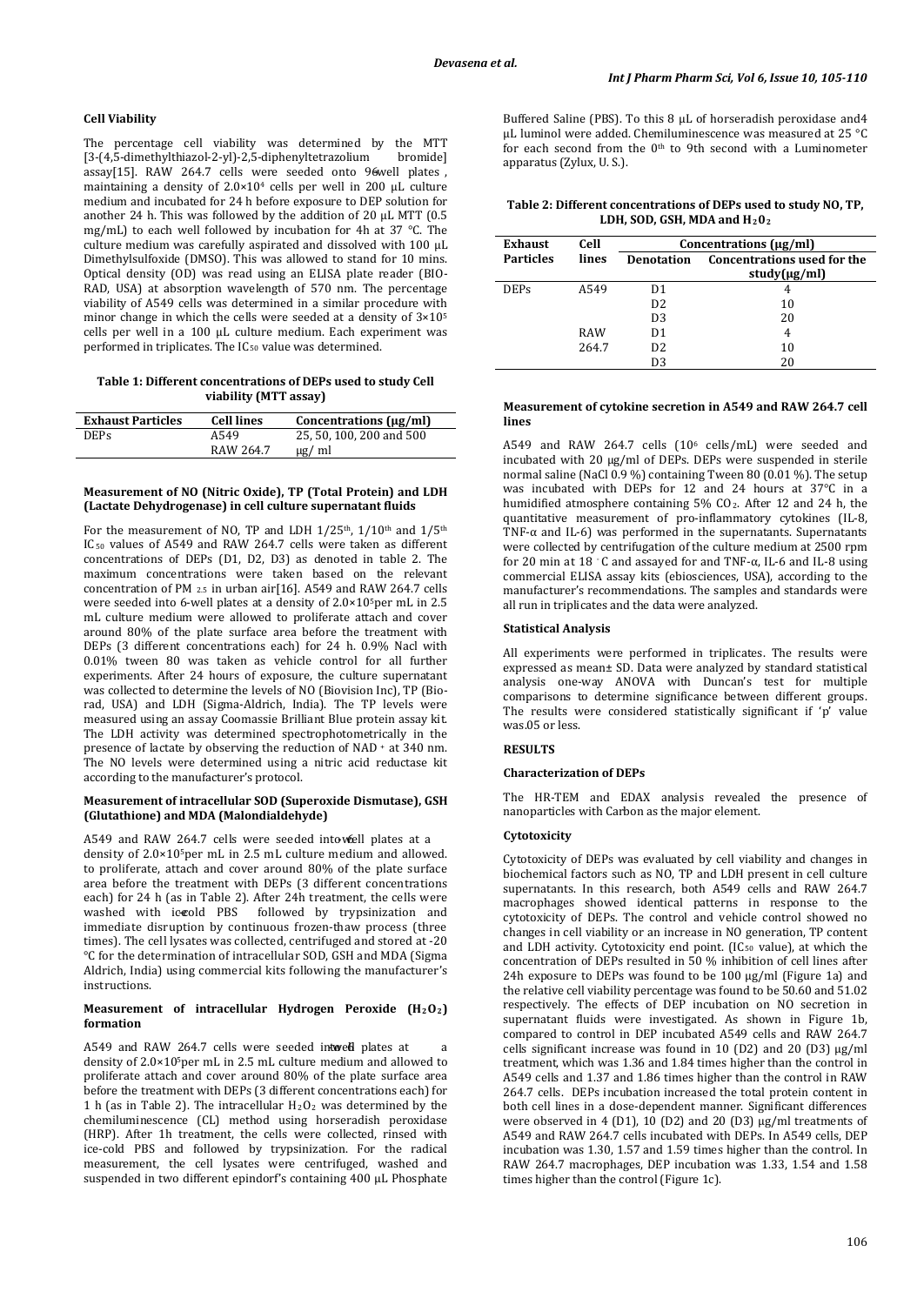Increased LDH activity is a sign of membrane leakage. DEP incubation with RAW 264.7 macrophages and A549 cell lines resulted in the significant increase in 10 (D2) and 20 µg/ml (D3) treatments compared with control. In RAW 264.7 macrophages 10

(D2) and 20 µg/ml treatments (D3) were 1.16 and 1.32 times higher than the control Similar results were obtained for A549 cell lines; D2 was 1.18 times and D3 was 1.33 times higher than the control values as shown in Figure1d.



**Fig. 1: (a) Cell viability of DEPs exposed to human A549 lung cells and murine RAW 264.7 macrophages after 24 h exposure was determined by MTT assay. Data are expressed as percentage of the control, mean ±SD of three repeated DEP experiments at the concentration of 25, 50, 100, 250 and 500 μg/ml respectively, (b) Effect of Cytotoxicity of DEPs to human A549 lung cells and murine RAW264.7 macrophages after 24 h exposure by measurement of levels of Nitric oxide (NO), (c) Total Protein (TP) and (d) Lactacte dehydrogenase acitivity (LDH) in culture supernatant fluids. Data are expressed as mean±SD of three repeated DEP experiments at different concentrations of DEPs.\* Denotes a significant difference from the control (\* p<0.05).**

### **Oxidative stress**

Dose-dependent effects were found in all the intracellular oxidative stress parameters. Compared to the control, significant SOD reductions of 58% and 40% in RAW 264.7 macrophages as well as 57% and 39% in A549 cells were observed after 24 h incubation with 10 (D2) and 20 μg/ml (D3) DEPs (Figure 2a). Similar results were also found in GSH after incubation of cells with DEPs. DEP treated A549 cells resulted in 91% and 68% reductions in GSH levels compared to the control, when treated with 10 (D2) and 20 μg/ml (D3) DEPs. Similarly, in RAW 264.7 macrophages incubation with 10 (D2) and 20 μg/ml (D3) DEPs resulted in significant reduction of 90% and 68% in GSH levels when compared to the control (Figure 2b).

The intracellular malondialdehyde content (MDA), a product of lipid peroxidation was measured. Significant elevations in MDA levels were found in both cell lines after 24 h incubation with 4 (D1), 10 (D2) and 20 (D3) μg/ml DEPs when compared to control. In RAW 264.7 macrophages, significant elevation was found to be 1.40, 1.54 and 1.59 times higher than the control levels. Elevation was also found in A549 cells after DEP treatments. In A549 cells, the elevation was found to be 1.43, 1.53and 1.63 times higher than of the control (Figure 2c). The effect of DEPs on radial formation was examined by measuring intracellular  $H_2O_2$ . Compared to the control,  $H_2O_2$ content accomplished a less than 2-fold significant elevation in D2 and D3 treatments in both RAW 264.7 macrophages and A549 cells (Figure 2d).

# **DNA damage by apoptosis**

The Fluorescent stain of DAPI (4', 6-diamidino-2-phenylindole) binds strongly to the AT rich region of the Genetic material. A549 cells and. RAW 264.7 macrophages were incubated for 12h and 24h with DEPs. Cell death was examined by a fluorescent microscope. In RAW 264.7 macrophages incubation with DEPs for 12h and 24h resulted in significant increase in DNA damage compared to the control (42% and 43 %) in contrast to this, A549 cells showed a

significant increase in DNA damage of 15% and 16% when compared to the control (Figure 3).

#### **Inflammatory response**

DEPs induced pro-inflammatory cytokines (TNF-α, IL6 and IL8) in lung A549 cells and RAW 264.7 macrophages at 12 h and 24h incubation with DEPs. Treatment of RAW 264.7 macrophages with DEPs at 12 and 24 h showed the significant increase of TNF- $α$  by 21% and 23% compared to the control. A549 cells treated with DEPs showed significant increase of 23% and 22% when compared with control (Figure 4a).

DEP treated RAW cell lines at 12h and 24h showed a significant increase of IL-6 by 19%, 14% compared to the control whereas. DEP treated A549 cells showed a significant increase of IL-6 by 21% and 15% respectively (Figure 4b). The DEP treatment showed the significant increase in IL-8 by 17%, 15% in RAW cells and 20%, 14% in A549 cells respectively (Figure 4c).

#### **DISCUSSION**

The physiochemical and environmental factors influence nanoparticle toxicity [17, 18]. Our previous HR-TEM and EDAX studies on DEPs demonstrated the presence of nanoparticles in the range of 15.0 to 35.0 nm with "C" (Carbon) as the major element [6]. Totlandstal *et al*., 2010 [19] stated that the occurrence of organic fractions such as carbon in DEPs is the major factor leading to the production of ROS, which in turn induces DNA damage and inflammation. Cytotoxicity results indicated that at low concentrations DEPs changed the cell metabolism resulting in toxicity. Size and composition are the major factors that influence changes in cellular metabolism. Previous studies revealed that different nanoparticles were capable of crossing culture barriers and hence leading to cytotoxicity. Results of our study indicated an increase in levels of LDH, TP and NO in culture supernatants. They are indicators of cell membrane damage and cytotoxicity. Studies showed that NO was elevated 1000 times under inflammatory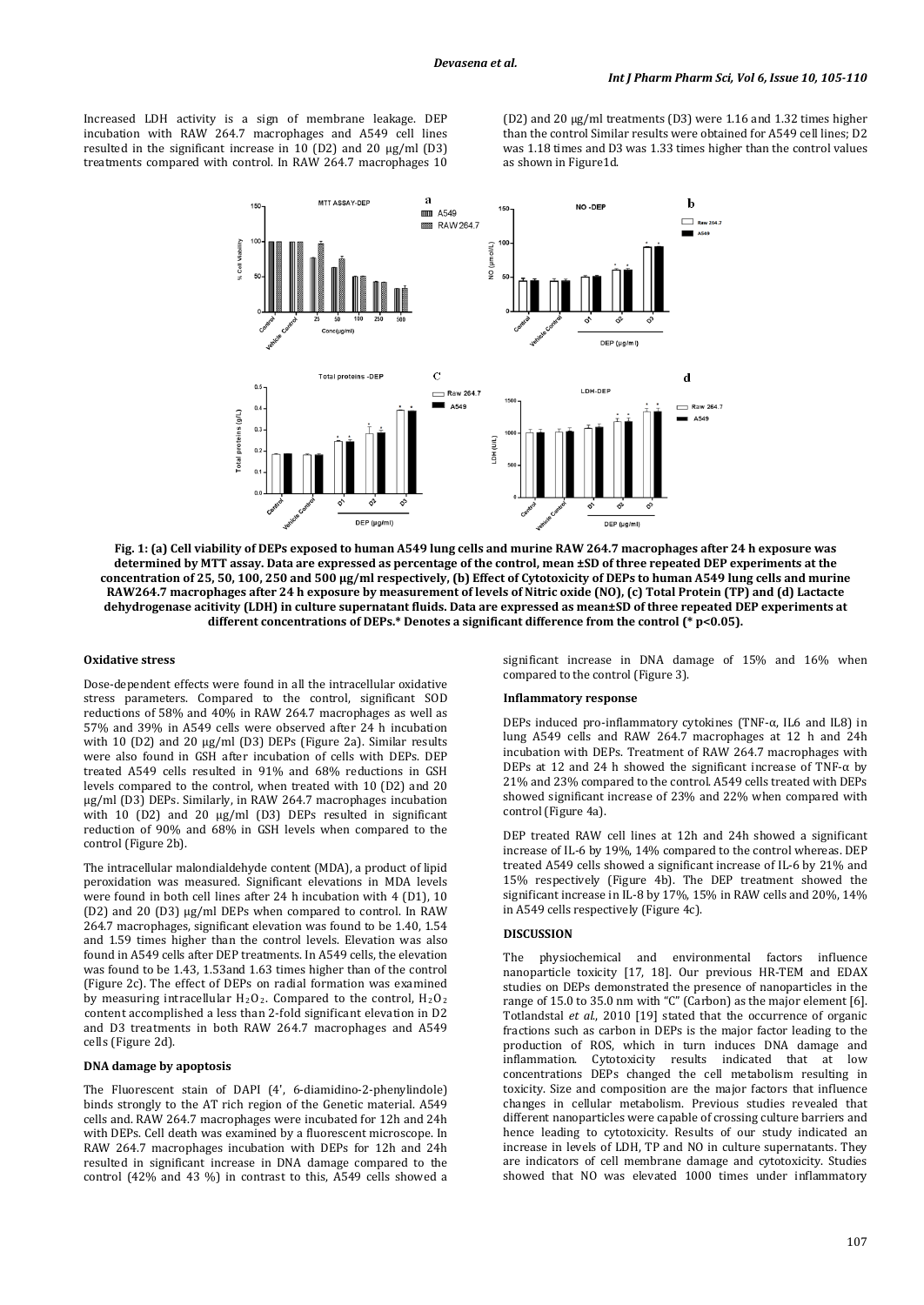conditions. NO, can be oxidized, reduced and complexed with various biomolecules hence leading to local tissue or cell damage

[20]. Our studies demonstrated considerable cytotoxicity and cell membrane damage contributed by DEPs.



**Fig. 2: (a) Oxidative stress induced by DEPs in human A549 lung cells and RAW264.7 macrophages after 24 h exposure by measurement of levels of Superoxide dismutase (SOD), (b) Glutathione (GSH), (c) malondialdehyde (MDA) and (d) hydrogen peroxide (H2O2) (after 1h exposure to DEPs), in culture supernatant fluids. Data are expressed as mean±SD of three repeated DEP experiments at different concentrations of DEPs.\* Denotes a significant difference from the control (\*p<0.05).**



**Fig. 3: DNA damage induced by DEPs in human A549 lung cells and RAW264.7 macrophages after 12 and 24 h exposure by measurement of apoptotic levels. Data are expressed as mean±SD of three repeated DEP experiments.\* Denotes a significant difference from the control (\* p<0.05).**



**Fig. 4: (a) TNF-α, (b) IL-6 and (c) IL-8 induced by DEPs in human A549 lung cells and RAW264.7 macrophages after 12 and 24 h exposure to DEPs. Data are expressed as mean±SD of three repeated DEPs experiments.\* Denotes a significant difference from the control (\*p<0.05).**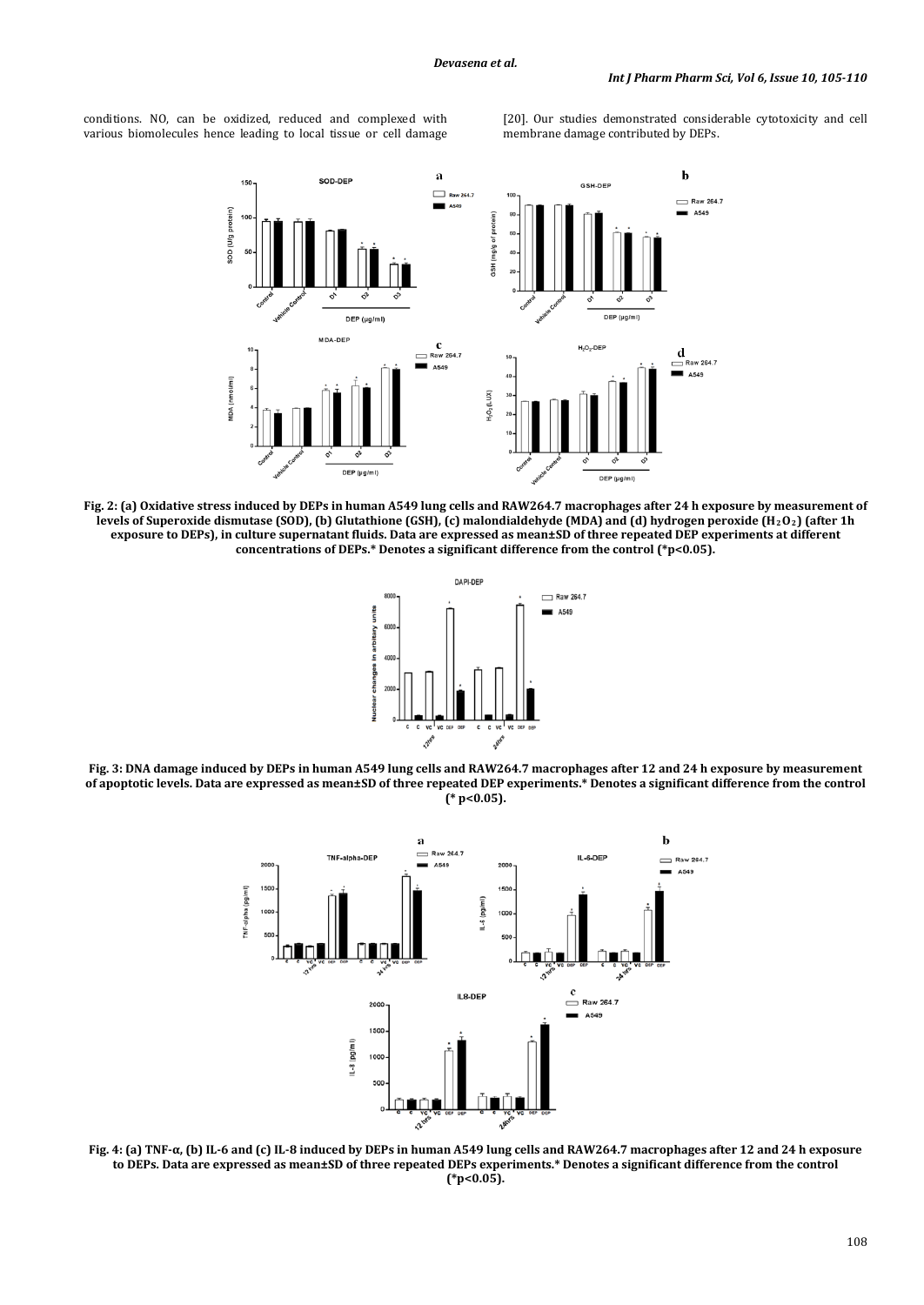The reduced activity of antioxidants or exhaustion of free radical scavenging compounds on introduction of Particulate Matter (PM) leads to oxidative stress. Both SOD and GSH play a vital role in the regulation cell signaling, cell metabolism, cell proliferation, gene expression, immune response, cytokine production, nutrient metabolism, protein synthesis and anti-oxidant defense. Shvedovaa *et al*., 2008 [21] revealed that the depletion of SOD and GSH leads to oxidative stress. Studies also showed that depletion of GSH and hence oxidative stress, affects lung permeability [22]. Different studies demonstrated oxidation induced toxicity to biomolecules such as DNA and lipids in various cell lines exposed to air pollution particles [23].

Elevated levels of MDA in the current study, revealed cell membrane damage by the method of lipid peroxidation. Oxidative stress provoked by free radicals such as  $H_2U_2$  is stated to be a vital mechanism of many acute and chronic infections and is currently evaluated to be one of the main reasons leading to the adverse health effects induced by airborne PM. Cachon *et al*., 2014 [24] revealed ROS production and changes in cell cycle metabolism contributing to oxidative stress in PM2.5 exposed human bronchial cells.

Apoptosis or programmed cell death takes place in cells due to chromatin condensation, blebbing, cell shrinkage, chromosomal DNA and nuclear fragmentation [25]**.** Moller *et al*., 2010 [23] revealed that air pollutants have an increased DNA damaging capacity. In the present study, formation of ROS due to free radicals such as H 2O2 was the key factor leading to DNA damage by DEPs.

In the current study, the levels of pro-inflammatory cytokines such as IL-6, IL-8 and TNF-α were found to be elevated on exposure to DEPs. Similarly, studies involving air pollution related particles such as PM 2.5 were seen to provoke inflammatory markers (cytokines) and hence led to oxidative stress and inflammation [26].

In the present study, we demonstrated that DEPs induced the reduction of anti-oxidant enzymes (GSH and SOD) in a dose dependent manner. The accumulation of  $H_2O_2$  depleted intracellular GSH and SOD. Consequently, free radicals  $(H_2O_2)$  acted on biomolecules including proteins (TP), enzymes (LDH) and membrane lipids (MDA). Inflammation was also provoked by DEPs. Hence, production of  $H_2O_2$  along with functional abnormalities of anti-oxidant mechanisms, the production of proteins and enzymes, inflammation, loss of cell viability and membrane disturbances demonstrated that oxidative stress was perhaps a major mechanism leading to the cytotoxicity of DEPs.

## **CONCLUSION**

According to the results obtained in the present study, *in vitro* exposure to DEPs induced significant oxidative stress, together with membrane leakage, lipid peroxidation, cell inflammation and protein release, all of which may be the reason for cellular toxicity. These data revealed that the generation of free radicals play a key role in the mechanism of DEP toxicity. Future studies are therefore necessary to understand the mechanisms and the results of the oxidative stress *in vivo*, and the relationship between stress and the characteristics of PENPs.

### **ACKNOWLEDGEMENT**

The first author would like to acknowledge the financial support provided by DST, New Delhi under the INSPIRE FELLOWSHIP SCHEME Proc No. 8946/PD6/2010.

# **CONFLICT OF INTEREST**

The authors report that there is no conflict of interest.

# **REFERENCES**

- 1. [Campbell](http://www.ncbi.nlm.nih.gov/pubmed?term=Campbell%20A%5BAuthor%5D&cauthor=true&cauthor_uid=19928188) A, [Araujo](http://www.ncbi.nlm.nih.gov/pubmed?term=Araujo%20JA%5BAuthor%5D&cauthor=true&cauthor_uid=19928188) JA, Li [H,](http://www.ncbi.nlm.nih.gov/pubmed?term=Li%20H%5BAuthor%5D&cauthor=true&cauthor_uid=19928188) [Sioutas](http://www.ncbi.nlm.nih.gov/pubmed?term=Sioutas%20C%5BAuthor%5D&cauthor=true&cauthor_uid=19928188) C, [Kleinman](http://www.ncbi.nlm.nih.gov/pubmed?term=Kleinman%20M%5BAuthor%5D&cauthor=true&cauthor_uid=19928188) M. Particulate matter induced enhancement of inflammatory markers in the brains of apolipoprotein E knockout mice. J Nanosci Nanotechnol 2009;9:5099-104.
- 2. Bayram H, Devalia JL, Sapsford RJ, Ohtoshi T, Miyabara Y, Sagai M, *et al*. The effect of diesel exhaust particles on cell function

and release of inflammatory mediators from human bronchial epithelial cells *in vitro*. Am J Respir Cell Mol Biol 1998;18:441-8.

- 3. Donaldson K, Tran L, Jimenez LA, Duffin R, Newby DE, Mills N, *et al*. Combustion-derived nanoparticles: a review of their toxicology following inhalation exposure. Part Fibre Toxicol 2005;2:1-14.
- 4. Westerholm RM, Jocob A, Li H. Chemical and biological characterization of particulate, semivolantile and gaz-phase associated compounds in diluted heavy-duty diesel exhaust: a comparison of three different semivolatile-phase samplers. Environ Sci Technol 1991;25:332-8.
- 5. Brooks A, Wolf R, Royer R, Clark C, Sanchez A, Mcclellan RO. Deposition and biological availability of diesel particles and their associated mutagenic chemicals. Environ Int 1987;5:263-7.
- 6. Durga M, Devasena T, Murthy PB. Toxicity of exhaust nanoparticles. Afr J Pharm Pharmaco 2013;7:318-31.
- 7. Krivoshto IN, Richards JR, Albertson TE, Derlet RW. The toxicity of diesel exhaust: implications for primary care. JABFM 2008;21(1):55-62.
- 8. Boland S, Baeza-Squiban A, Fournier T, Houcine O, Gendron MC, Chevrier M, *et al*. Diesel exhaust particles are taken up by human airway epithelial cells *in vitro* and alter cytokine production. Am J Physiol 1999;276:604-13.
- 9. Boland S, Baeza-Squiban A, Bonvallot V, Houcine O, Pain C, Meyer M, *et al*. Similar cellular effects induced by diesel exhaust particles from a representative diesel vehicle recovered from filters and Standard Reference Material 1650. Toxicol *In vitro* 2001;15:379-85.
- 10. Lehmann AD, Blank F, Baum O, Gehr P, Rothen-Rutishauser BM. Diesel exhaust particles modulate the tight junction proteinoccludin in lung cells *in vitro*. Part Fibre Toxicol 2009;6(26):1-14.
- 11. Ohtsuka K, Sato K, Watanabe H, Kimura M, Asakura H, Abo T. Unique order of the lymphocyte subset induction in the liver and intestine of mice during Listeria monocytogenes infection. Cell Immunol 1995;161:112‐24.
- 12. Marie C, Remy P, Casanova S, Dhawan A, Lazzaroni A, Guillard JC, *et al*. Impact of titanium dioxide nanoparticle dispersion state and dispersion method on their toxicity towards a549 lung cells and escherichia coli bacteria. J Translational Toxicology 2014;1:10-20.
- 13. Sagai M, Saito H, Ichinose T, Kodama M, Mori Y. Biological effects of diesel exhaust particles. I. *In vitro* production of superoxide and *in vivo* toxicity in mouse. Free Radic Biol Med 1993;14:37–47.
- 14. Nemmar A, Zia S, Subramaniyan D, Al-Amri I, Al Kindi MA, Ali BH. Interaction of diesel exhaust particles with human, rat and mouse erythrocytes *in vitro*. Cell Physiol Biochem 2012;29:163-70.
- 15. Carmichael J, William G, De Graff, Adi F, Gazdar, Minna JD, Mitchell JB. Evaluation of a Tetrazolium-based Semiautomated Colorimetric Assay: assessment of chemosensitivity testing. Cancer Res 1987;47:936-42.
- 16. Oberdorster G, Yu CP. Lung dosimetry–considerations for non inhalation studies. Exp Lung Res 1999;25:1 –6.
- 17. Nel A, Xia T, Madler L, Li N. Toxic potential of materials at the nanolevel. Sci 2006;311:622‐7.
- 18. Oberdorster G, Oberdorster E, Oberdorster J. Nanotoxicology: an emerging discipline evolving from studies of ultrafine particles. Environ Health Perspect 2005;113:823‐39.
- 19. Totlandsdal AI, Cassee FR, Schwarze P, Refsnes M, Lag M. Diesel exhaust particles induce CYP1A1 and pro-inflammatory responses via differential pathways in human bronchial epithelial cells. Part Fibre Toxicol 2010;7: 41.
- 20. Redington AE. Modulation of nitric oxide pathways: therapeutic potential in asthma and chronic obstructive pulmonary disease. Eur J Pharmacol 2006;533:263-76.
- 21. Shvedovaa A, Kisin E, Murray AR, [Johnson](http://www.ncbi.nlm.nih.gov/pubmed?term=Johnson%20VJ%5BAuthor%5D&cauthor=true&cauthor_uid=18658273) VJ, [Gorelik](http://www.ncbi.nlm.nih.gov/pubmed?term=Gorelik%20O%5BAuthor%5D&cauthor=true&cauthor_uid=18658273) O, [Arepalli](http://www.ncbi.nlm.nih.gov/pubmed?term=Arepalli%20S%5BAuthor%5D&cauthor=true&cauthor_uid=18658273) S, *et al.* Inhalation vs. aspiration of single-walled carbon nanotubes in C57BL/6 mice: inflammation, fibrosis, oxidative stress, and mutagenesis. Am J Physiol Lung Cell Mol Physiol 2008;295:552–65 .
- 22. Rhaman I, Mulier B, Gilmour PS, Watchorn T, Donaldson K, Jeffery PK, *et al*. Oxidant-mediated lung epithelial cell tolerance: the role of intracellular glutathione and nuclear factorkappa B. Biochem Pharmacol 2001;62:787-94.